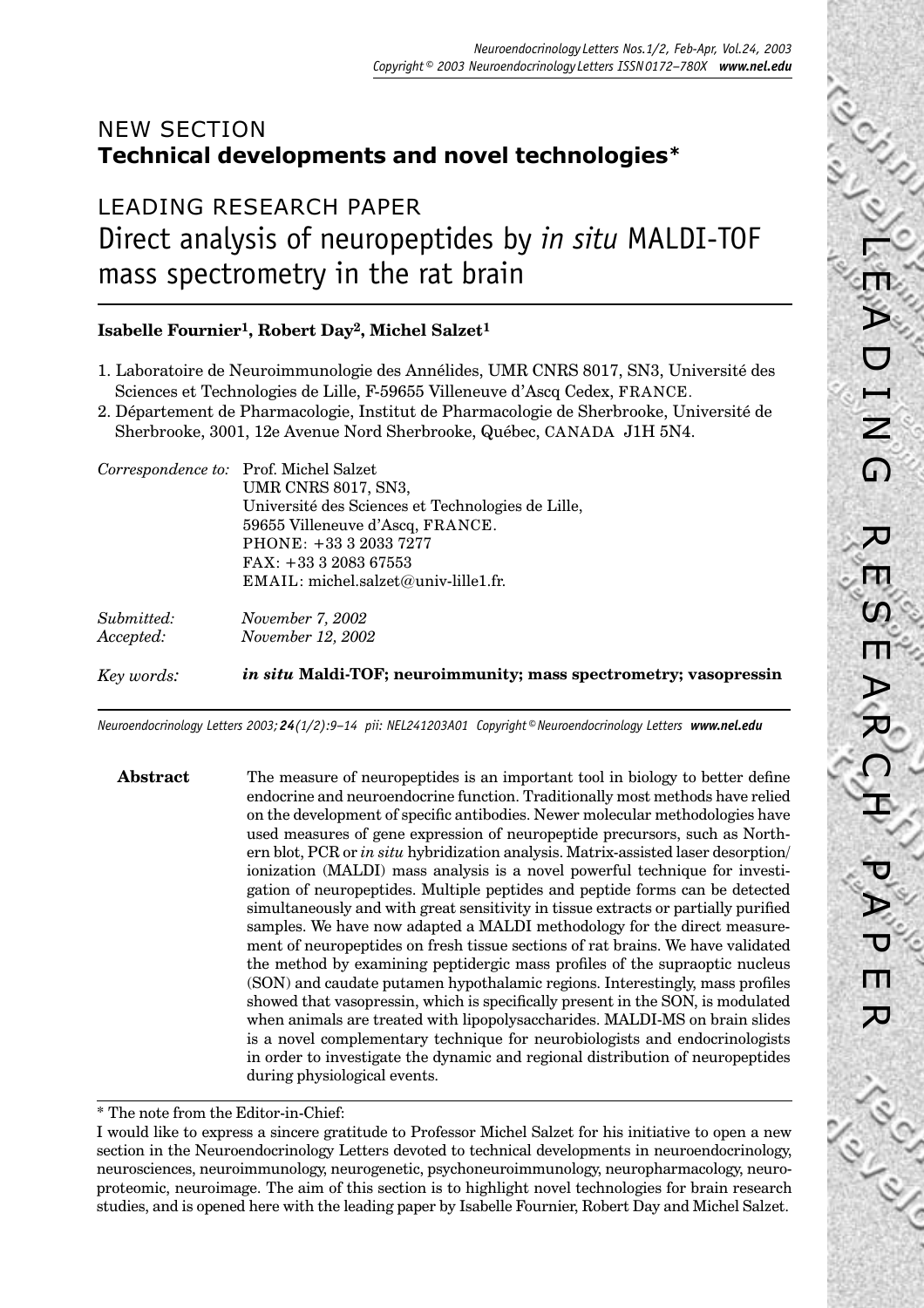#### **Introduction**

Neuropeptides serve important functions in the brain and in the periphery in cell-to-cell communication. The ability to rapidly and effectively establish peptides levels and forms is a critical aspect of neuroendocrinology. Changes in peptide levels can reflect their importance in specific events and can lead to establish their direct functions. The measure of various neuropeptides can be a long and complicated process that often involves the measure of only one peptide at a time, after sometimes lengthy and arduous purification procedures. Mass spectrometry techniques have offered a novel rapid and sensitive methodology for the detection and measure of multiple peptides within one sample. Research employing mass spectrometry for proteomic studies *i.e.* to characterize a protein pattern in normal or in pathological tissues has been intense. Of particular interest has been the development of direct analyses on fresh tissues using Matrix Assisted Laser Desorption/Ionization (MALDI) mass spectrometry. Since the last five years, the use of invertebrate models for direct analysis of neuropeptides secreted by neurons using fresh tissues dissected and deposited in vial with matrix has been in constant development [1–6]. Sweedler *et al* have recently studied the mollusc *Aplysia californica* using the direct profiling of neuropeptide precursor processing in a single cell [7–8]. The use of MALDI allows obtaining *in situ* amino acids sequence using the fragmentation method of post-source decay (PSD) [9–11]. This is a strategy for peptide identification and characterization of posttranslational modifications. However, Caprioli and collaborators examined a completely novel approach. They have performed the direct spatial mapping of peptides in cells using mass spectrometry [12–13]. This group developed the used of MALDI-MS to image fresh tissues slices after coating the sample with matrix. Molecular ion images are then successfully generated from area of rat pituitary where over than 50 different peptides as well as their precursors, isoforms and metabolic fragments can be observed [9]. The development of new imaging computer software allowing both instrument control and data imaging acquisition and processing for MALDI-MS of thin tissue sections has now opened the door of a new world for mass spectrometry application on biological tissue [12–13].

In the present study, we performed for the first time a comparative study from rats subjected to a bacterialike challenge using direct MALDI-MS analysis on rat fresh tissue slices in order to investigate neuropeptides by *in situ* MALDI-TOF mass spectrometry. We specifically focused our interest on peptides in the supraoptic nucleus, such as vasopressin and demonstrated that mass spectrometry can also be a tool for *in situ* and dynamic studies.

## **Material And Methods**

#### *MALDI mass spectrometry*

MALDI-TOF mass spectra were performed on a Voyager-DE STR mass spectrometer (Applied Biosystems, Framingham, MA, USA) MALDI-TOF with delayed extraction and operating with a pulsed nitrogen laser. Mass spectra were recorded in the linear or refletron positive mode using a delay time of 150–1000 ns, depending on the mass range. Individual external calibrations were performed on each slide using standard neuropeptides (Substance P, ACTH18–39, ACTH 7–38, Bovine Insulin and Bovine ubiquitin). Each spectrum is the results of 400 laser shots averaged on the area of interest. Slices were visualized in the mass spectrometer with the CCD camera equipping the instrument. The magnification was high enough to allow an easy orientation on the tissue. Matrix was used as purchased and prepared in standard solvent mixtures (ACN/water 4:1, v/v). Matrix solutions were applied with a micropipette and then allowed to dry at room temperature.

### *Tissue preparation*

Adult female Wistar rats (animal use accreditation by the French Ministry of the Agriculture  $N^{\circ}$  04860) were used in this study and maintained under standard care. Female rats weighing 300–350g were injected i.p. with 200  $\mu$ l of lipopolysaccharides (125  $\mu$ g/ml/100g) animal) and sacrificed 9 hours later. Brains were dissected from the animals and fresh frozen sections (12  $\mu$ m) were obtained on cryostat. In order to localize the supraoptic nucleus some of the sections were transferred to glass slides and stained with toluidine blue. Sections of interest were then transferred to the MALDI-MS sample plate before matrix addition (alphacyano-4-hydroxycinnamic acid or sinapinic acid).

#### **Results And Discussion**

*In situ* MALDI analysis of rat brain sections (Figure 1) have demonstrated that good quality mass spectra can be obtained. In fact, different spectra recorded from different rat brain regions i.e. the supraoptic nucleus (SON) and the caudate putamen (CP) region revealed a large number of ions ranging from m/z 500 up to m/z 6000 reflecting the high sensitivity of the technique in order to detect *in situ* neuropeptides (Fig. 1). Moreover, the range of peptide detection depends on the nature of the matrix used. Alpha-cyano-4-hydroxycinnamic acid allows detecting peptides with a molecular mass ranged between 500 to 3000 Da with a 0.5 Da precision (Fig. 2a). By contrast (Fig. 2b), sinapinic acid matrix is more useful for larger peptides (>10 Da). The lack of precision (0.5 Da) comes from the fact that we have used an external calibration. However, in further work we will be able to use the peptides identified in the present work as internal calibrants.

Considering the above technical realization, comparison of mass profiles (Fig. 1) obtained in SON and CP shows different mass pattern reflecting both common masses between both brain region (Table 1) or by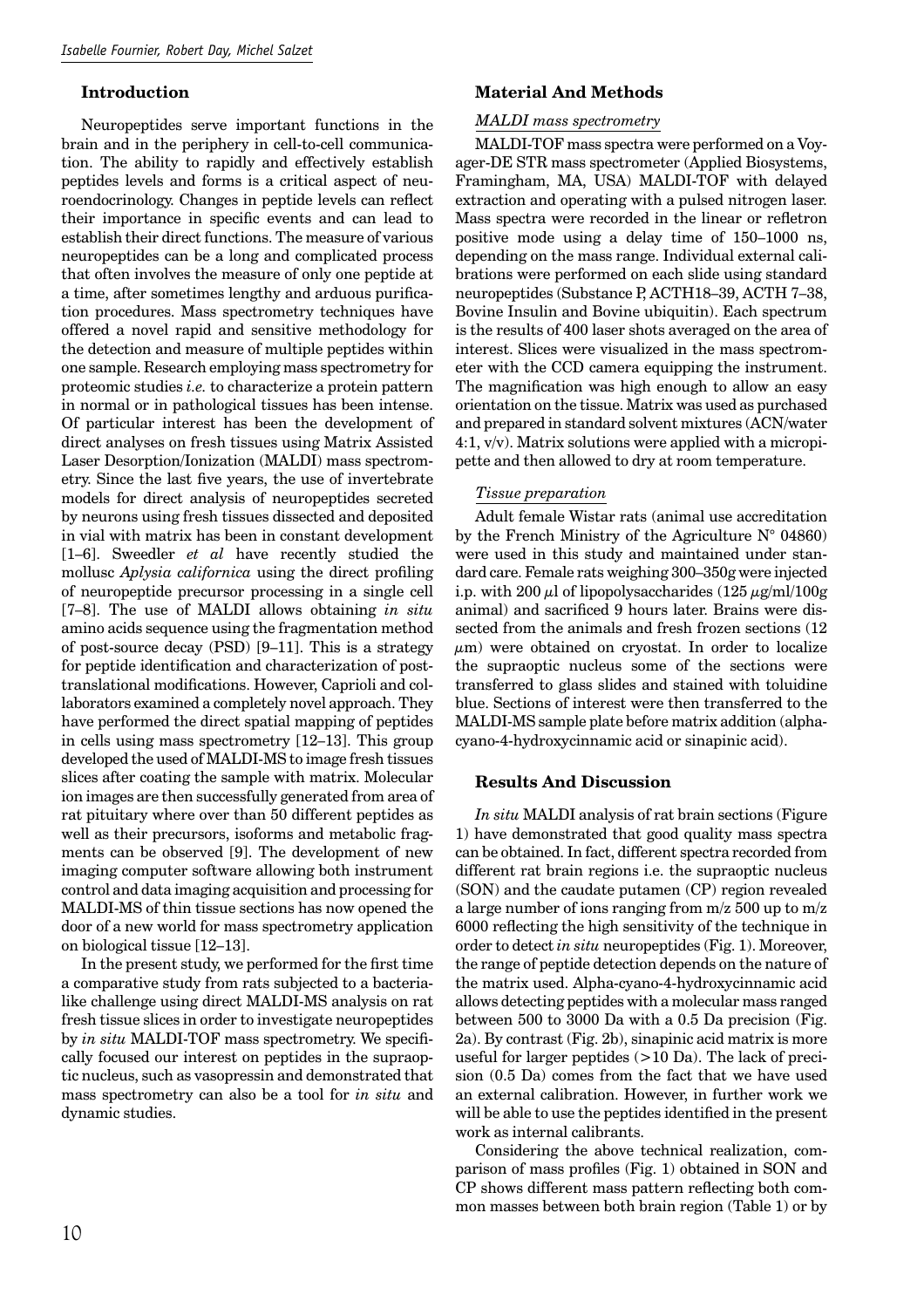

**Figure 1.** Rat brain sections (12µm) obtained with a cryostat.

**a**: MALDI-TOF mass spectrum in the positive mode recorded directly from the supraoptical nucleus (matrix: CHCA).

**b**: MALDI-TOF mass spectrum in the positive mode recorded directly from the Caudate Putamen region (matrix CHCA).

specific peptides to one region e.g. vasopressin (AVP)  $(1084.4 \text{ Da})$  which is known to be specific of SON and absent in CP (Figs. 1, 3a).

We focused on AVP due to its specific localization in the SON (Fig. 3a). In this context, we attempted to estimate if *in situ* MALDI experiments can be a dynamic tool to follow peptide evolutions directly in the tissue after several physiological changes. Previous studies have shown that AVP levels change during bacteria infection [14]. Using immunochemical techniques it was shown that LPS administered in the medium for 3h increased significantly the AVP release lasting up to 6h after treatment. These results provide evidence that LPS influences AVP secretion in SON neurons. Using *in situ* MALDI, we demonstrate that a previous treatment of rats with LPS in order to mimic bacteria challenge lead to an extensive release of AVP from SON cells (Fig. 3c). No ion corresponding to this peptide can be detected after 9 hours post-injection, even though CCK (10–20) and other peptides are still present. On the contrary, in the control rats injected with a saline **Table 1:** Examples of peptides detected by in situ MALDI in SON and CP from rat brain sections based on their known mass.

| Peptide             | Mass (Da) | Region of expression |
|---------------------|-----------|----------------------|
| Dynorphin A (1-8)   | 981.75    | SON, CP              |
| Vasopressin         | 1084.4    | SON                  |
| CCK (1-8) sulfoxyde | 1079.86   | SON, CP              |
| CCK (10-20)         | 1248.98   | SON, CP              |
| DYnorphin B         | 1570.27   | SON                  |
| Unknown             | 2603.6    | SON, CP              |
| Unknown             | 2830.4    | SON,CP               |
| Unknown             | 3534      | SON,CP               |

solution, AVP is not released and the peak corresponding to this neuropeptide can be observed in the mass spectrum (Fig. 3b). These data are in agreement with those obtained by Nava *et al.* [14]. Moreover, Matsunaga *et al.* [15] confirmed that administration of low dose  $(5 \mu g/kg)$  and high dose  $(125 \mu g/kg)$  of LPS induced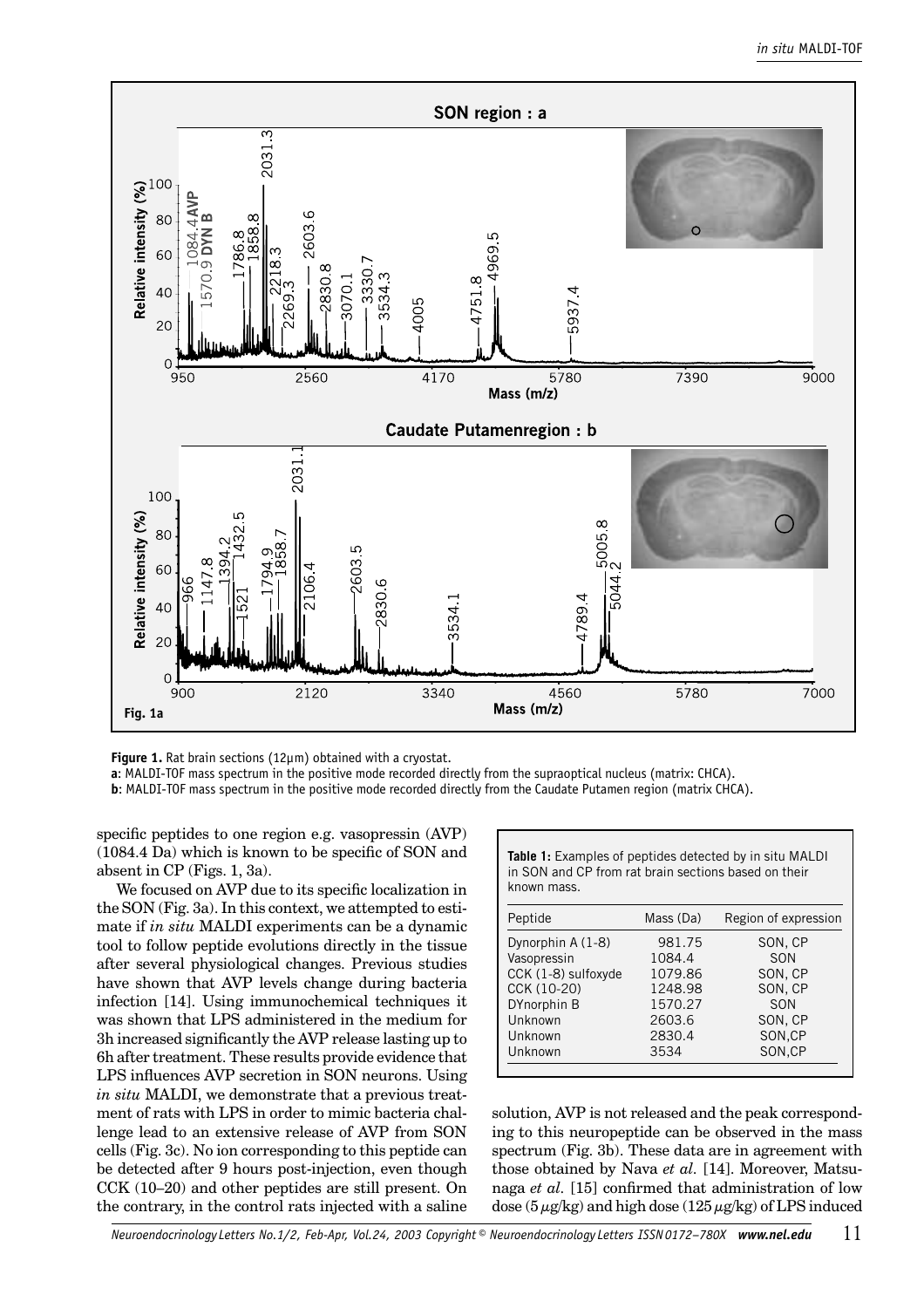

**Figure 2 a:** MALDI-TOF mass spectrum in the positive mode recorded directly from the supraoptical nucleus (matrix: CHCA acid).

**b:** MALDI-TOF mass spectrum in the positive mode recorded directly from the supraoptical nucleus (matrix: sinapinic acid).

intense nuclear c-fos Fos immunoreactivity in many oxytocin (OT) and AVP neurons in all the observed hypothalamic regions. The percentage of c-fos positive nuclei in OT magnocellular neurons was higher than that of AVP magnocellular neurons in the SON, the magnocellular neurons in the paraventricular nucleus (magPVN), rostral SON (rSON), and nucleus circularis (NC), whose axons terminate at the posterior pituitary for peripheral release. The percentage of c-fos positive nuclei in AVP parvocellular neurons in the paraventricular nucleus (parPVN) was higher than that of OT parvocellular neurons, whose axons terminate within the brain for central release. Moreover, the percentage of c-fos-positive nuclei in AVP magSON neurons and rSON was significantly higher than that of the mag-PVN and NC when animals were given LPS via intraperitoneal (i.p.)-injection. This regional heterogeneity was not observed in OT magnocellular neurons of i.p. injected rats or in either OT or AVP magnocellular neurons of intravenous (i.v.)-injected rats. This suggest that LPS-induced peripheral release of AVP and OT is

due to the activation of the magSON, magPVN, NC, and rSON, and the central release of these hormones is in part derived from the activation of parPVN neurons. The sum of these data may explain some central effects observed *in vivo* after lipopolysaccharides administration.

The results presented above confirm that *in situ* MALDI is a potentially powerful methodto investigate such dynamic physiological experiments, Furthermore, most of the peptides identified by their mass like AVP (1084.4 Da) also contained an analogue which is associated with potassium  $(MK + 1122.6)$  but not with sodium  $(MNa+)$  (Fig. 3a). This reflects the fact that *in situ* neuropeptides are complexed with potassium and less with sodium. Also, some peptides are oxidized like the CCK (1–8). This could be explained by the fact that although the peptides are embedded in the MALDI matrix, oxidation can occurred or as we have already found during FMRF-amide purification by reversedphased HPLC, oxidation can be considered as an inactivation process of active peptide [16].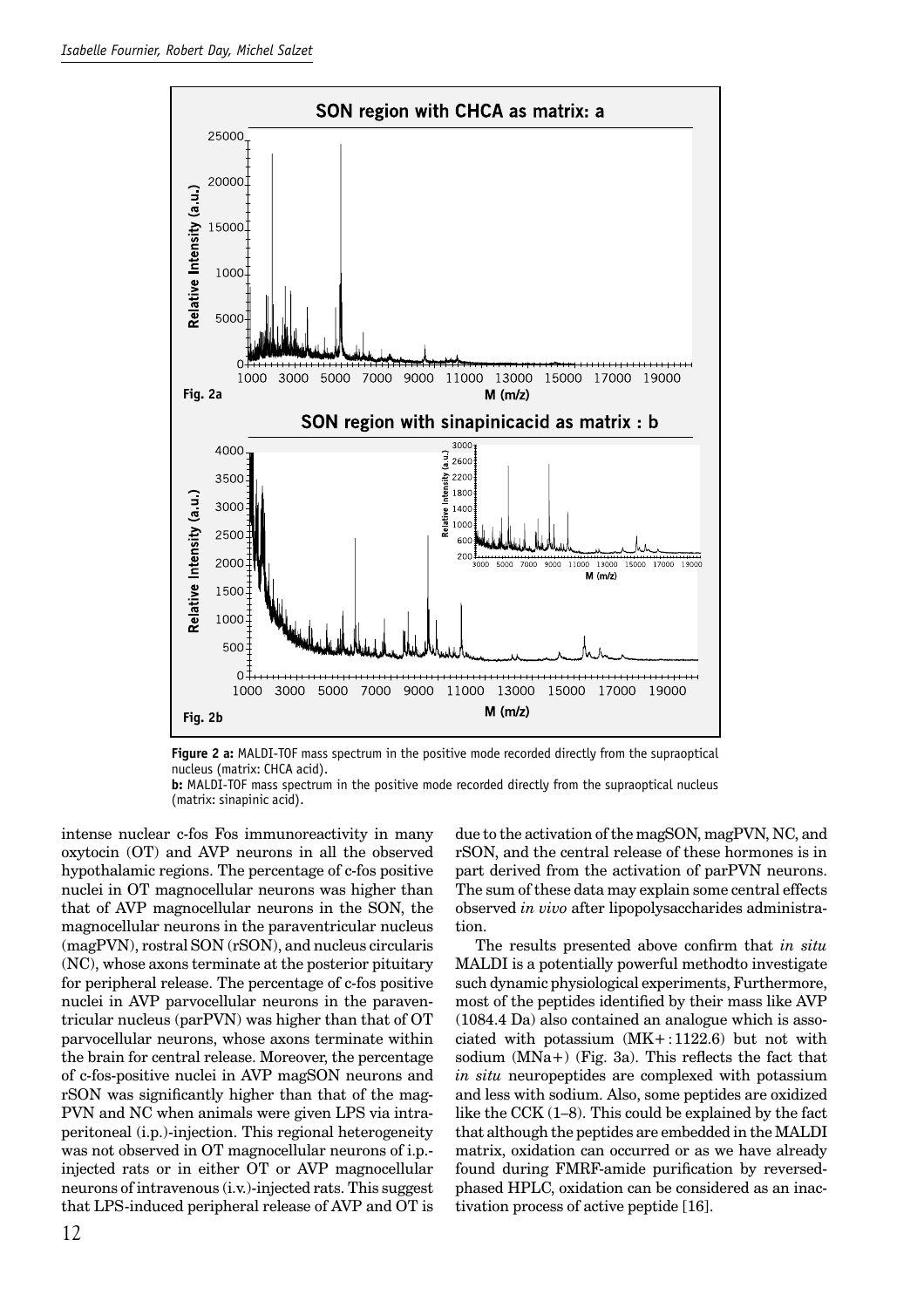



**Figure 3 a:** MALDI-TOF mass spectrum in the positive mode recorded directly from the supraoptical nucleus (matrix: CHCA). Zoom on Vasopressin ions.

**b, c:** Comparison of MALDI-TOF mass spectra recorded in the supraoptical nucleus (matrix CHCA); b: control (saline injection) *vs.* c: challenged animals.